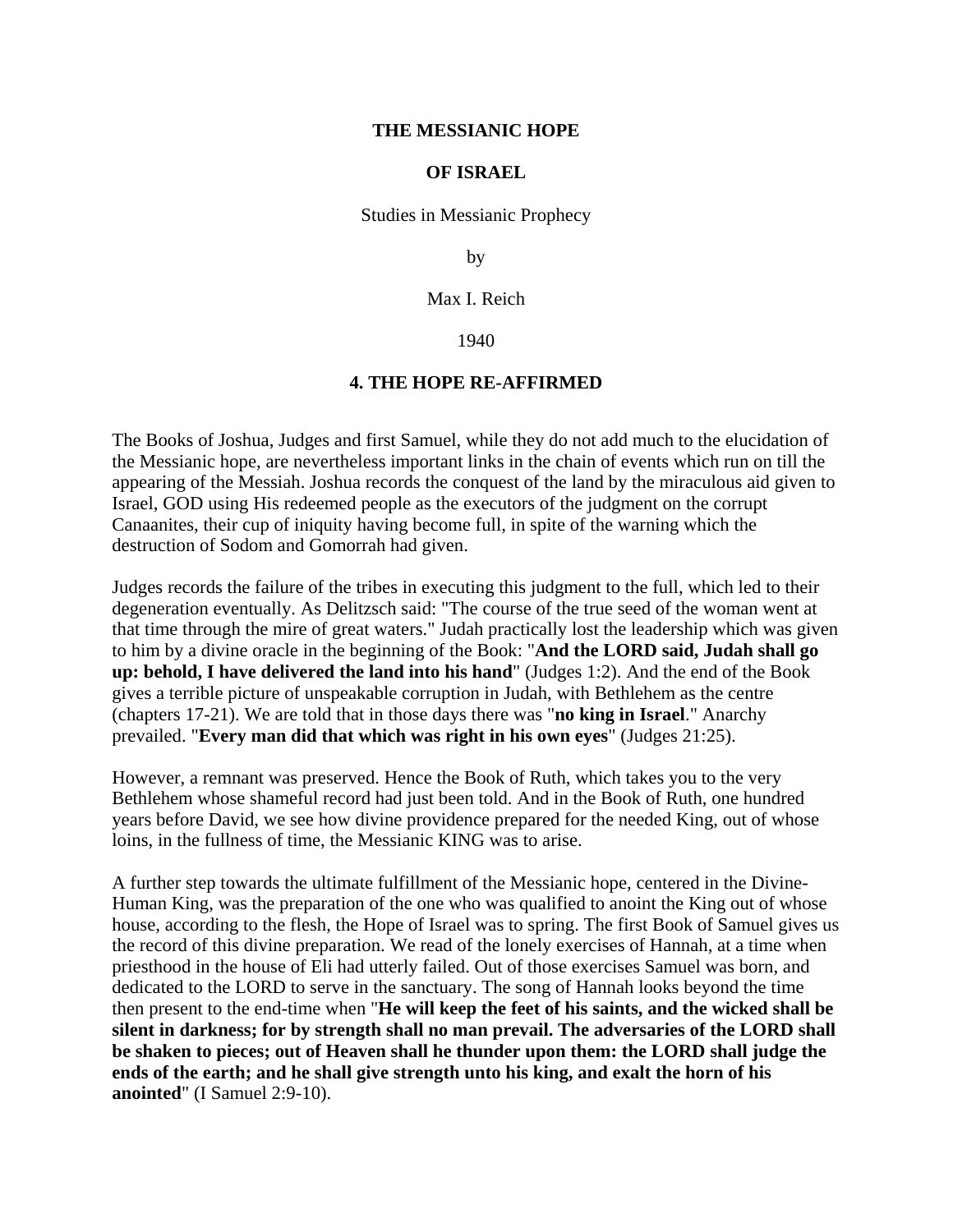The ministry of Samuel ushered in a new era, that of monarchy in Israel. He was a descendant of the ill-fated Korah whom the pit swallowed up for his rebellion, and whose descendants, spared in mercy, became the doorkeepers of the sanctuary. And that was indeed Samuel's first occupation: "**And Samuel lay until the morning, and opened the doors of the house of the LORD. And Samuel feared to shew Eli the vision**" (I Samuel 3:15). But as his mother had prophesied: "**He raiseth up the poor out of the dust, and lifteth up the beggar from the dunghill, to set them among princes, and to make them inherit the throne of glory: for the pillars of the earth are the Lord's, and he hath set the world upon them**" (I Samuel 2:8), so the child Samuel became the spokesman of the Word of the LORD which had become rare in Israel, the restorer of a backslidden people to allegiance to the LORD, and the instrument for introducing the Messianic house of David. Samuel was the spiritual father of David, who as the man after GOD's own heart, upon whom Samuel had poured the holy chrism, typified, as well as predicted, the One whose appearing meant the moving of the longed for Kingdom of GOD.

We see constantly in sacred history that as in creation darkness preceded light, so GOD's beginnings of a new era are often preceded by false moves on the part of man, ending in disappointment. Thus Cain, the firstborn of Adam, was hailed as the promised one by Eve: "**And Adam knew Eve his wife; and she conceived, and bare Cain, and said, I have gotten a man from the LORD**" (Genesis 4:1). Thus Abraham hoped that Ishmael might live before the LORD as the long expected seed. Thus the misrule of Saul came before the reign of David, the man after GOD's own heart, and the true King had to reach his throne by the way of suffering and renunciation.

David completed the conquest of the land when he became the possessor of Zion, the Jebusite stronghold which had defied Israel since the days of Joshua. And there he set up the religious, as well as the political centre of the nation. The long neglected ark of the covenant was brought out of obscurity and placed in a suited tabernacle in the court of his palace. David's enthusiasm in the execution of this concern marks him as the man who knew the desires of the heart of GOD and was determined to gratify them. It was when David "**sat in his house, and the Lord had given him rest round about from all his enemies**" (II Samuel 7:1), that the thought arose in his heart to build a temple for the ark of GOD. It would seem David had Deuteronomy 12:10-11 before him, where the setting up of a central sanctuary, the place where the LORD would put His name, is connected with the fact that He had given rest to His people from war. Doubtless David felt that time had come and that therefore it was his royal duty to build such a House.

The prophet Nathan, to whom David had confided his concern, gave his endorsement at once. But that night the word of the LORD commanded him: "**And Nathan said to the king, Go, do all that is in thine heart; for the LORD is with thee. And it came to pass that night, that the word of the LORD came unto Nathan, saying, Go and tell my servant David, Thus saith the LORD, Shalt thou build me an house for me to dwell in?**" (II Samuel 7:3-5). Howbeit, the LORD told David by the lips of Nathan that He would build David an house, and the One should proceed out of his loins who would be the divinely approved temple-builder and that His kingdom would be established forever by the LORD: "**And when thy days be fulfilled, and thou shalt sleep with thy fathers, I will set up thy seed after thee, which shall proceed out of thy bowels, and I will establish his kingdom. He shall build an house for my name, and I will stablish the throne of his kingdom for ever**" (II Samuel 7:12-13).